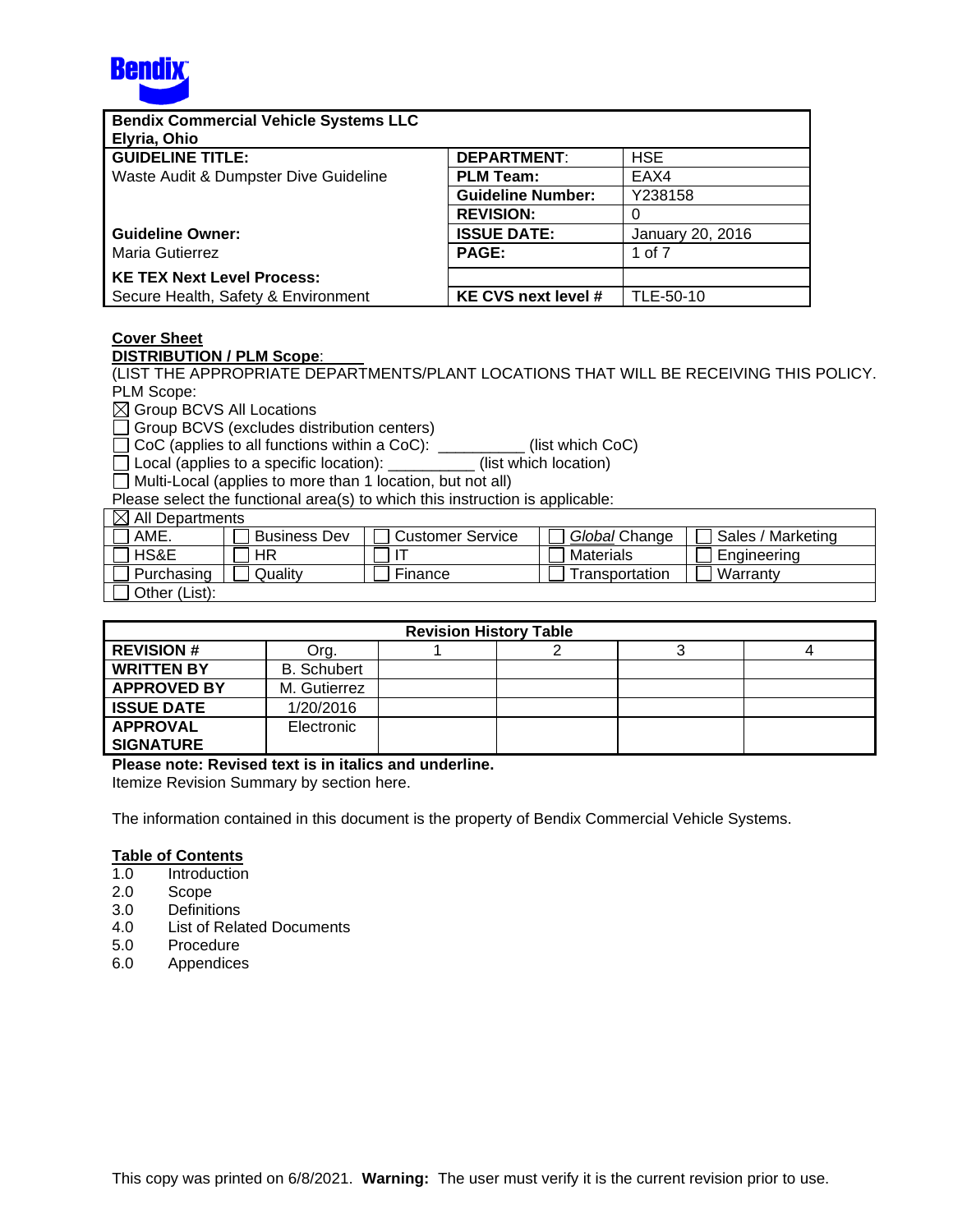

|      | Type   KE-TEX Process No. | <b>Process Instruction (PI) Title</b>    | <b>Valid for</b>           | <b>Executed in</b> | Approved by   Rev. | Lana. |
|------|---------------------------|------------------------------------------|----------------------------|--------------------|--------------------|-------|
| I GU | TLE-50-10,<br>Y238158     | Waste Audit & Dumpster<br>Dive Guideline | <b>GRP BCVS</b><br>ALL LOC | All<br>Locations   | Maria<br>Gutierrez | บร    |

# **1.0 Introduction**

A waste audit involves the physical collection, sorting and weighing of a representative sample of an organization's waste.

The waste audit, often referred to as a "dumpster dive," can be a valuable tool to help understand the materials that are being thrown away so that an appropriate waste reduction program can be designed or where a program already exists, the effectiveness of that program can be assessed, and corrective or improvement actions implemented.

The waste audit process supports Bendix's strategy to move waste disposal from "least preferred" options such as landfill, and incineration to "most preferred" options like source reduction and reuse (Reference *Figure 1* below).



### **Figure 1: Waste Disposal Hierarchy Pyramid**

Additionally, Bendix recognizes the ability of an optimized waste management program to impact "Triple-Bottom-Line" objectives:

#### o **Profits/Economic:**

- Enables improved efficiencies
- Ability to reduce regulatory compliance costs/penalties
- **EXED** Ability to create revenue enhancement opportunities

### o **Planet/Environmental:**

- Reduces demand for resources and energy from nature
- Reduces wastes to nature
- o **People/Social:**
	- More resources and energy become available for others
	- Cradle to grave management has the ability to create jobs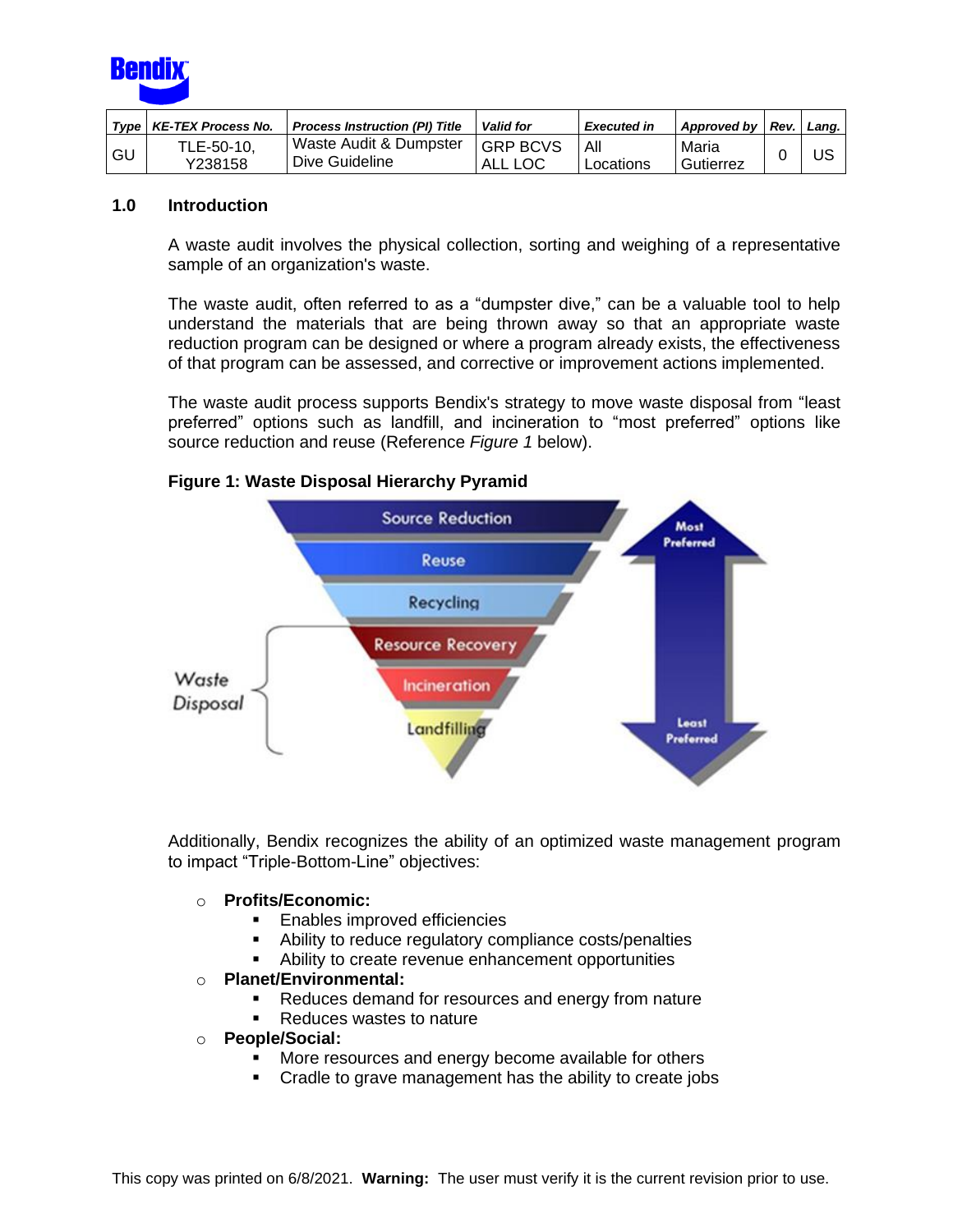

|      | Type   KE-TEX Process No. | <b>Process Instruction (PI) Title</b>    | <b>Valid for</b>           | <b>Executed in</b> | Approved by Rev.   | Lang. |
|------|---------------------------|------------------------------------------|----------------------------|--------------------|--------------------|-------|
| - GU | TLE-50-10.<br>Y238158     | Waste Audit & Dumpster<br>Dive Guideline | <b>GRP BCVS</b><br>ALL LOC | All<br>Locations   | Maria<br>Gutierrez | บร    |

# **2.0 Scope**

This guideline covers the basic principles and methodologies for conducting an effective waste audit and applies to all Bendix sites/operations. This document is intended to serve as a guideline to assist sites in achieving their sustainability and waste minimization targets. As such, the precise methodology of the waste audit as well as the opportunities identified from the audits will be tailored to the facility, their needs, their budget, and their resource and commitment capabilities.

# **3.0 Definitions**

- 3.1 **Cradle to Grave** Concept in waste management of managing the entire lifecycle of a wastestream from its design/conception all the way through ultimate disposal.
- 3.2 **Lightweighting** Waste reduction initiative aimed at eliminating and/or reducing material used upstream of a waste generating process (e.g. – eliminating an unnecessary packaging insert).

# **4.0 List of Related Documents**

4.1 Waste Audit Workbook Form [\(Y238160\)](http://a2wls.grp.knorr-bremse.com:3131/GetCVSPLMProcDoc.htm?id=Y238160&language=US)

### **5.0 Procedure**

- 5.1 **Determine the area to be audited.** The first step in conducting a waste site audit is for the organizer to determine the building, department, or area that will be audited. This step will help the leader determine how large of an area they will need to conduct the waste sorting exercise as well as how many resources will be necessary to complete in a reasonable amount of time.
- 5.2 **Decide how long to collect trash before the dive.** Choose to collect waste generated in a single day or select an otherwise representative sample. The focus should be to collect a reasonable sample size that will provide an accurate sample of most of the things a building, department, or area throws away. Be sure to consider whether waste generation varies significantly enough from one day to the next to distort the results. Future dives should replicate the same time period for meaningful comparisons and data collection. Coordinate the collection of trash for the audit with the area or department leader and/or custodial staff.
- 5.3 **Determine the size and location of the area in which you will sort the waste.** For large quantities of wastes, seek out a large flat area (weather permitting, parking lots work well). It may be possible to utilize large indoor rooms for smaller waste sorts. Obtain building or area management approval and coordinate with operations to schedule the audit when it will cause the least amount of disruption.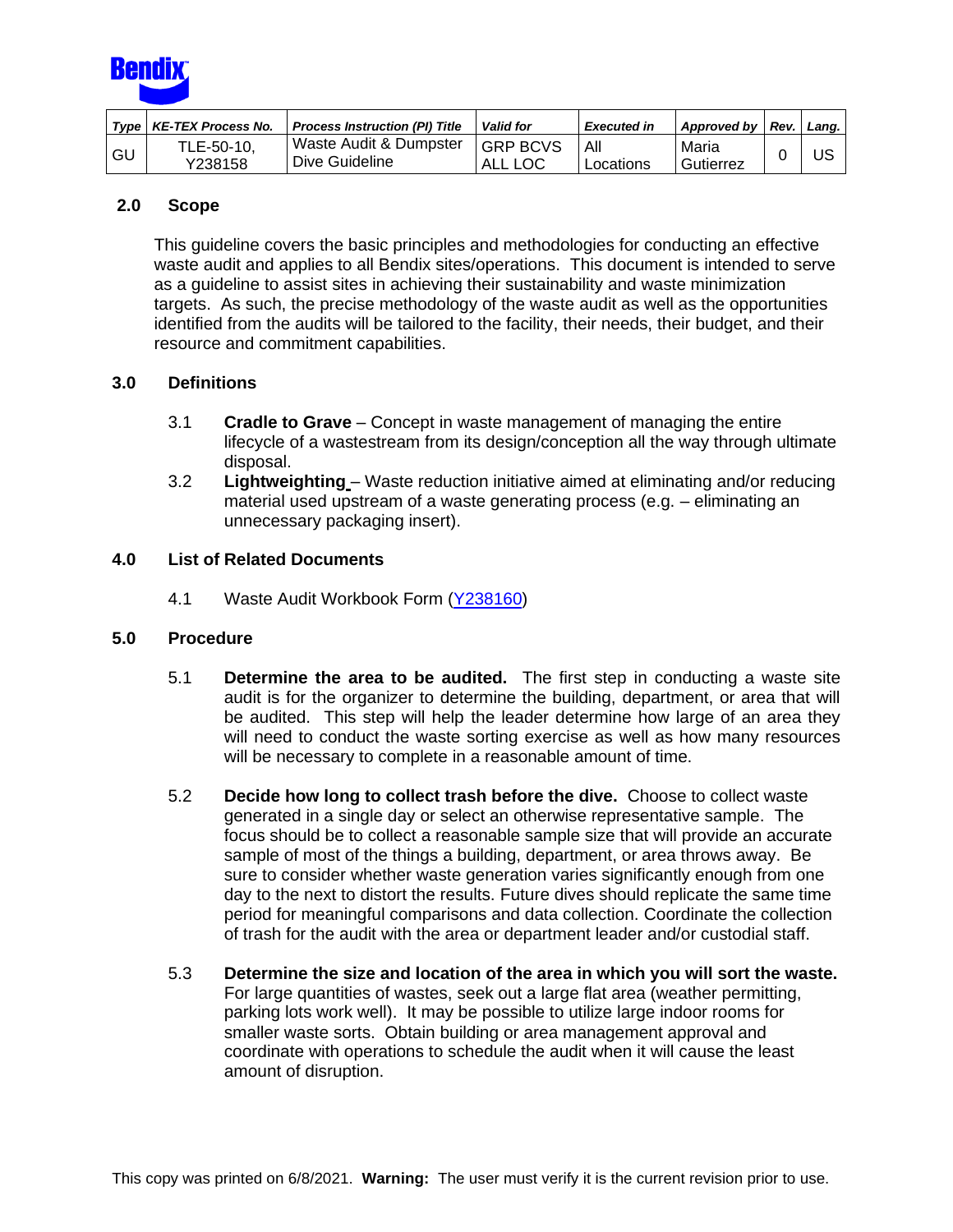

|    | Type   KE-TEX Process No. | <b>Process Instruction (PI) Title</b>    | <b>Valid for</b>           | <b>Executed in</b> | Approved by        | Rev. | Lana. |
|----|---------------------------|------------------------------------------|----------------------------|--------------------|--------------------|------|-------|
| GU | TLE-50-10,<br>Y238158     | Waste Audit & Dumpster<br>Dive Guideline | <b>GRP BCVS</b><br>ALL LOC | All<br>Locations   | Maria<br>Gutierrez |      | US    |

5.4 **Collect the necessary waste audit supplies.** A list of supplies necessary for a successful waste audit includes but is not limited to the following:

| A tarp or drop cloth large enough to provide adequate space to dump and      |
|------------------------------------------------------------------------------|
| sort trash                                                                   |
| Safety Cones (designate and provide visibility to the sorting area)          |
| Waste Audit Workbook Form (Y238160)                                          |
| Clipboard                                                                    |
| First aid kit                                                                |
| <b>Broom</b>                                                                 |
| Dustpan                                                                      |
| Shovel                                                                       |
| Camera                                                                       |
| Pens/markers                                                                 |
| Trashbags                                                                    |
| Containers for holding/weighing/measuring sorted wastestreams                |
| Rubber/nitrile gloves                                                        |
| Safety glasses                                                               |
| Aprons                                                                       |
| Scale for weighing trash collected/sorted (floor scale or handheld "fishing" |
| scale may be used - depending on size of sort)                               |

- 5.5 **Assemble a team of waste audit participants.** It is important to have local site/department participation in order to accurately recognize and identify the sources of wastes found as well as tie the findings back to the changes that may need to be implemented. Representatives of site management, local "green team" members, custodial and/or maintenance staff, and associates of the department being audited should all be considered when forming the waste audit team.
- 5.6 **Assign waste audit roles to the team participants.** Dividing the work up into various roles may be guided by how large or small the sort team is. In general, the following roles are needed:
	- 5.6.1 **Sorters:** Dump out trash receptacles/bags and sort into the designated categories/bins
	- 5.6.2 **Scale operator(s):** Ensures accurate and consistent measurements of segregated waste are taken and clearly communicates this information back to the scribe.
	- 5.6.3 **Scribe(s):** Record weight information from scale operator on the Waste Audit Worksheet. Calculate waste percentages. Collect notes from the audit team.
- 5.7 **Conduct a pre audit safety briefing with the team participants.** If possible, attempt to pre-screen the collected waste materials to try to identify some of the unique hazards that may be present. In general plan on discussing typical hazards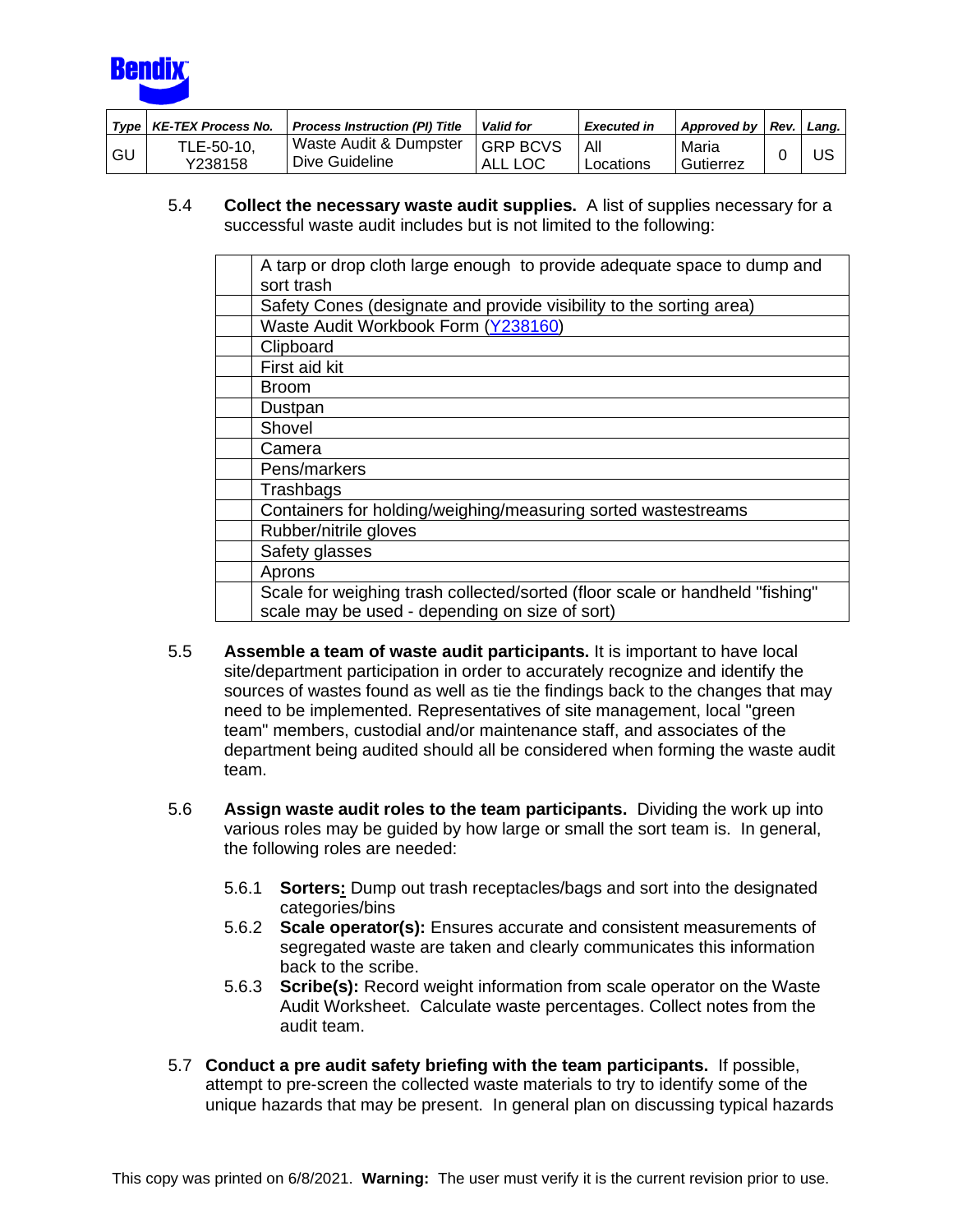

|      | Type   KE-TEX Process No. | <b>Process Instruction (PI) Title</b>    | <b>Valid for</b>            | <b>Executed in</b> | Approved by Rev.   | Lang, |
|------|---------------------------|------------------------------------------|-----------------------------|--------------------|--------------------|-------|
| l GU | TLE-50-10.<br>Y238158     | Waste Audit & Dumpster<br>Dive Guideline | <b>IGRP BCVS</b><br>ALL LOC | All<br>Locations   | Maria<br>Gutierrez | JS    |

that may be present in trash (e.g. – sharp edges, rusty nails, splinters, etc…). Review any first aid /response procedures in place at the site to prepare the participants in the event an injury occurs.

- 5.8 **Establish the waste audit sorting work area.** Mark the area to be used for the waste audit clearly with cones. Spread out the tarp or drop cloth and establish collection areas on the tarp for material to be sorted into. An example layout of waste audit work area can be found in Appendix 1. Recommended standard sort (bin) categories include:
	- ➢ Fiber (Office Paper, cardboard, newspapers, magazines)
	- ➢ Plastics
	- ➢ Metals
	- ➢ Food Waste / Compostable Organics
	- **Other**
	- ➢ Additional categories to consider adding based upon unique site characteristics include but not limited to: glass, electronic scrap, special/universal waste, mixed residue
- 5.9 **Record the tare weights of the collection bins**. If utilizing empty plastic/cardboard containers for measuring and weighing sorted materials, be sure clearly label each bin with the sorted waste category name and weigh and record the "empty" weight of each of these containers. If not utilizing bins to weigh sorted materials, items may simply be transferred to empty trash bags and weighed. Label collection areas clearly.
- 5.10 **Conduct the trash sorting activity**. Separate materials into the appropriate categories. It is recommended to take photographs of the materials collected. Identify and note any oddities, anomalies, and surprises.
- 5.11 **Weigh each bin/bag of sorted material:** Utilize a scale to get accurate weight measurements of each sorted wastestream.
- 5.12 **Document findings using the Waste Audit Workbook Form (**[Y238160](http://a2wls.grp.knorr-bremse.com:3131/GetCVSPLMProcDoc.htm?id=Y238160&language=US)**).** Documentation is instrumental in driving awareness and continuous improvement efforts. During the first dive for a building, department or area, it is important to measure how much garbage is generated during a defined time period, measured by weight. Establishing the baseline will help track improvements in reducing wastes at future waste audit events.
- 5.13 **Summarize the Waste Audit Results.** Add the totals of each category weighed to calculate the total amount of waste sorted. Utilize this total number to calculate the percentage of each category collected. The team may also consider using the weights collected to project the annual amount of these wastestreams generated using the worksheet
- 5.14 **Begin Analyzing the waste audit results**. Once all the waste is sorted, weighed and accounted for, communicate the results back to all the team participants.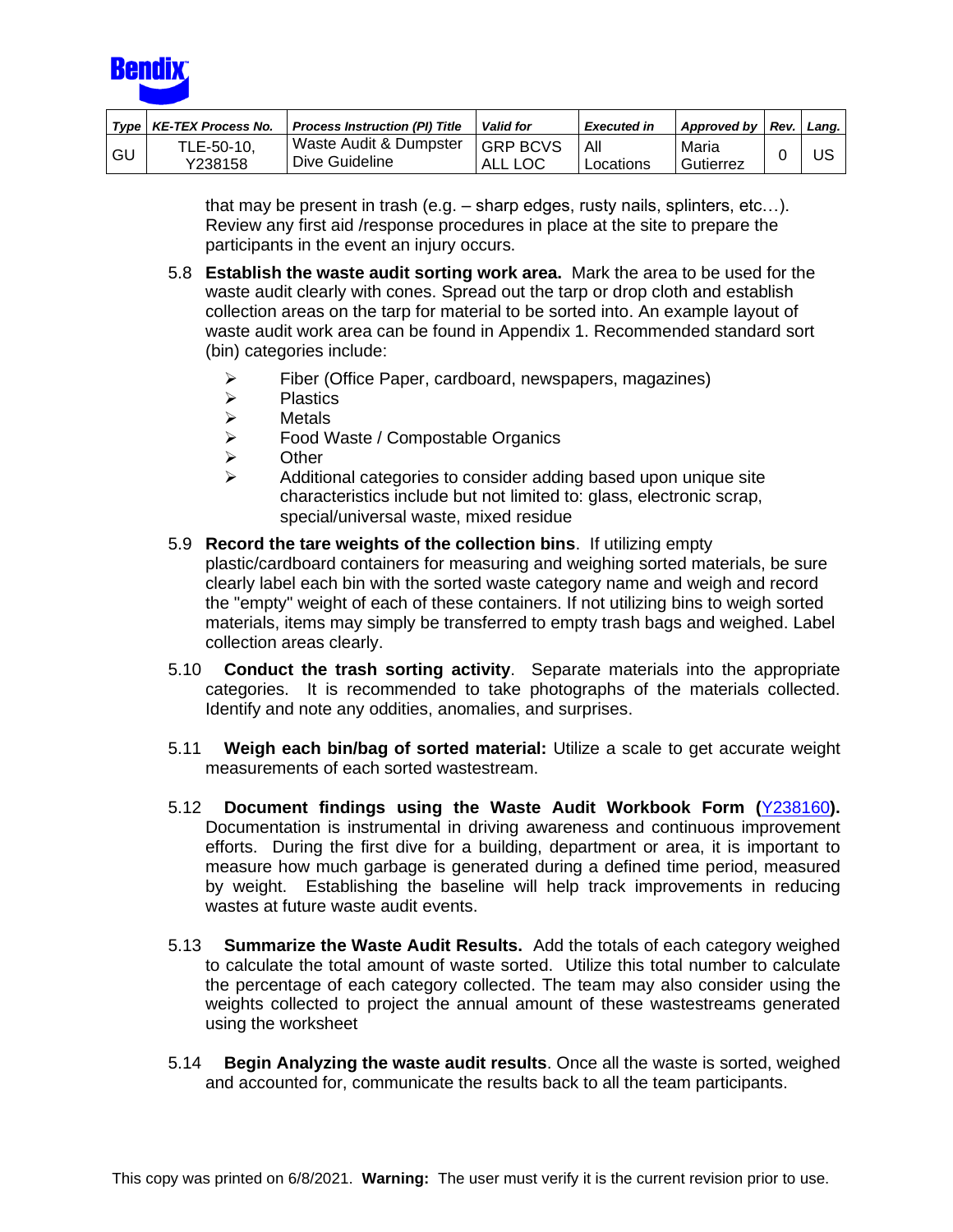

|      | Type   KE-TEX Process No. | <b>Process Instruction (PI) Title</b>    | <b>Valid for</b>           | <b>Executed in</b> | Approved by        | Rev. | Lana. |
|------|---------------------------|------------------------------------------|----------------------------|--------------------|--------------------|------|-------|
| ' GU | TLE-50-10,<br>Y238158     | Waste Audit & Dumpster<br>Dive Guideline | <b>GRP BCVS</b><br>ALL LOC | All<br>Locations   | Maria<br>Gutierrez |      | US    |

- 5.14.1 Consider leveraging the knowledge and experience of the team members while assembled in the area to drill down into areas of opportunity by asking questions such as the following:
	- ➢ **Who**: put the waste into the dumpster
	- ➢ **What:** process(es) produce the waste
	- ➢ **When:** is there more/less waste generated
	- ➢ **Where:** Does it get generated
	- ➢ **Why:** Do you have the waste in the first place
	- ➢ **How:** Does it get generated
- 5.14.2 Consider applying corrective actions to the waste audit results by focusing on 4-R methodologies for waste management:
	- ➢ **Refuse** (don't use). Devise a plan to stop waste before it starts.
	- ➢ **Reduce** (lightweighting, errorproofing)
	- ➢ **Reuse** (packaging reuse, waste exchange)
	- ➢ **Recycle** (waste collection, separation)
- 5.14.3 Example waste reduction/elimination ideas for consideration include:
	- $\triangleright$  Design the product and its processing and packaging to minimize or eliminate waste (including techniques like lightweighting).
	- ➢ Reduce scrap, trash or product defects through reduction in setups and improved equipment maintenance.
	- $\triangleright$  Decrease the amount of materials used during the manufacturing, distribution and packaging of products.
	- ➢ Internal re-use of materials (e.g. waste boxes to repackage another product).
	- $\triangleright$  Waste exchanges with other companies (i.e. waste product of one business, may be a product/raw material for another business)
	- $\triangleright$  Opportunities for re-useable packaging
	- $\triangleright$  Take-back programs of suppliers
- 5.15 **Create a list of corrective actions.** The site should maintain a running list of corrective actions from each waste audit conducted in order to monitor/maintain progress on the identified opportunities. Review of the corrective actions can also help assess the effectiveness of the overall waste management plan.
- 5.16 **Conduct post-audit clean-up.** Post-waste audit clean-up should include properly disposing of the now segregated wastestreams in the proper manner. Don't undo the work completed.
- 5.17 **Communicate the results.** Results should be communicated regularly to site associates, used as training opportunities where appropriate, and be included at